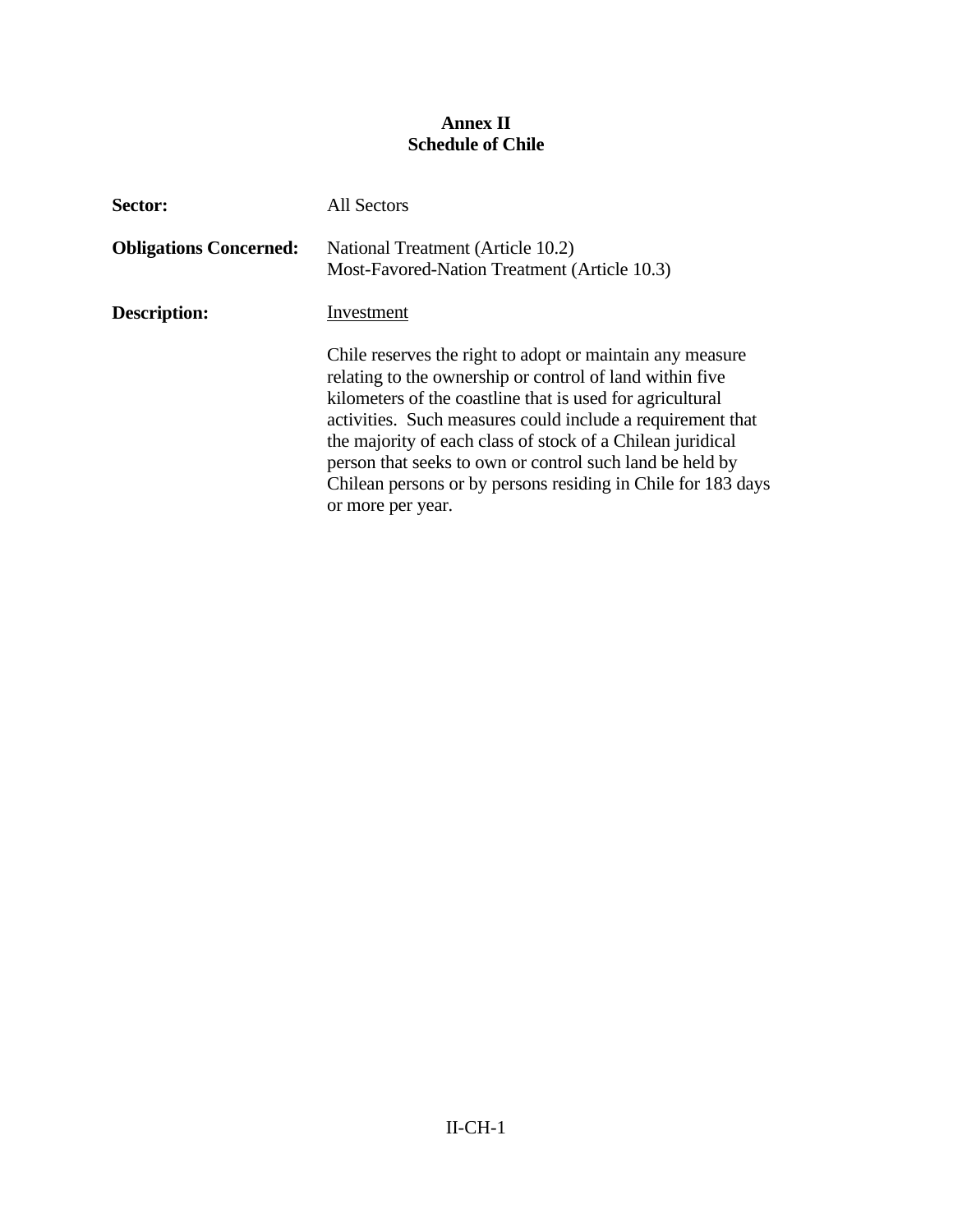| Sector:                       | <b>All Sectors</b>                                                                                                                                                                                                                                                                                                                                                                                                                                                                                                                                                                 |
|-------------------------------|------------------------------------------------------------------------------------------------------------------------------------------------------------------------------------------------------------------------------------------------------------------------------------------------------------------------------------------------------------------------------------------------------------------------------------------------------------------------------------------------------------------------------------------------------------------------------------|
| <b>Obligations Concerned:</b> | National Treatment (Article 10.2)<br>Senior Management and Boards of Directors (Article 10.6)                                                                                                                                                                                                                                                                                                                                                                                                                                                                                      |
| Description:                  | <b>Investment</b>                                                                                                                                                                                                                                                                                                                                                                                                                                                                                                                                                                  |
|                               | In the transfer or disposal of any interest in stock or asset held in<br>an existing state enterprise or governmental entity, Chile reserves<br>the right to prohibit or impose limitations on the ownership of said<br>interest or asset and on the right of foreign investors or their<br>investments to control any State company created thereby or<br>investments made by the same. In connection with any such<br>transfer or disposal, Chile may adopt or maintain any measure<br>related to the nationality of senior management and members of<br>the Board of Directors. |
|                               | A "State company" shall mean any company owned or controlled<br>by Chile by means of an interest share in the ownership thereof,<br>and it shall include any company created after the effective date of<br>this Agreement for the sole purpose of selling or disposing of its<br>interest share in the capital or assets of an existing state enterprise<br>or governmental entity.                                                                                                                                                                                               |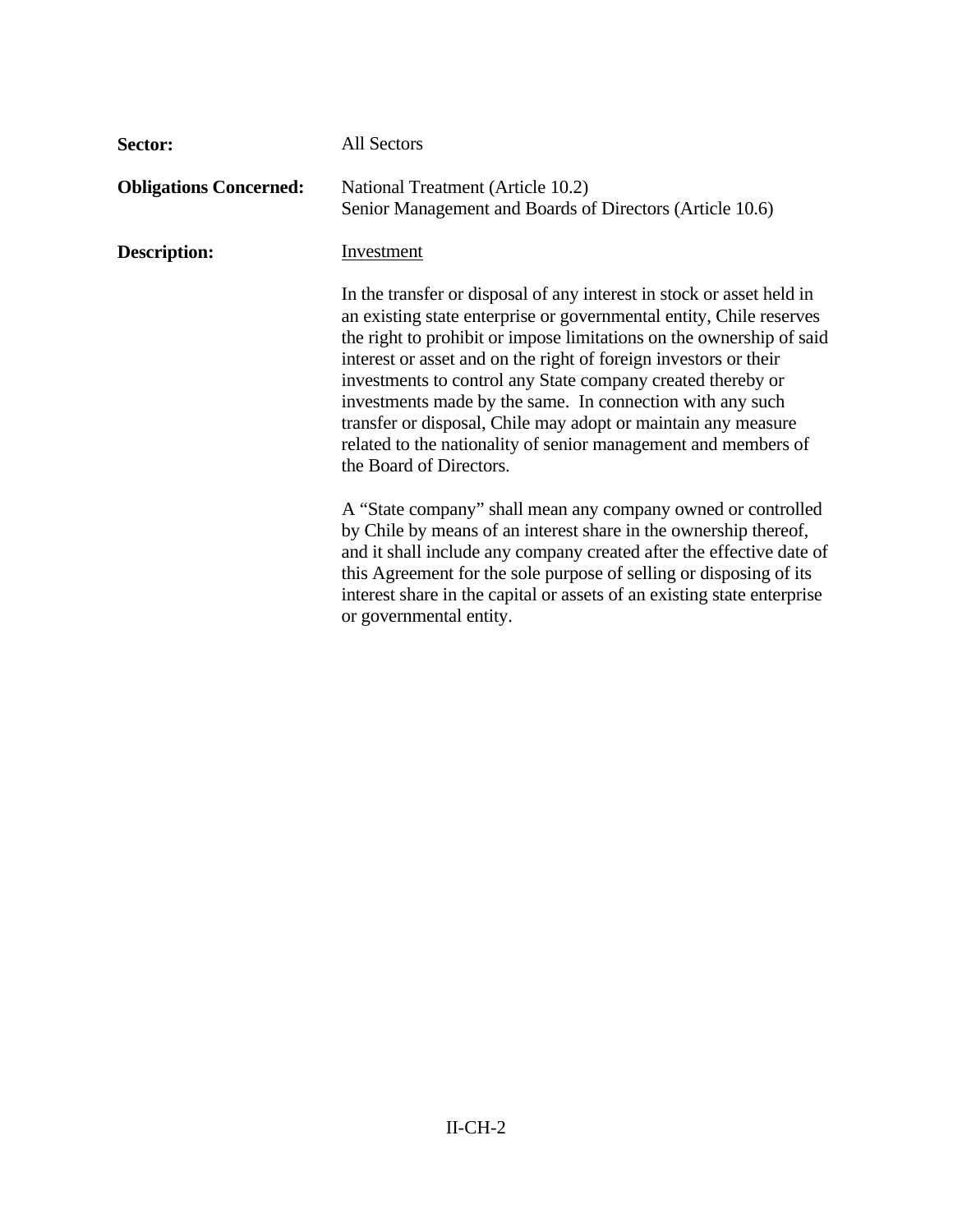| Sector:                       | All Sectors                                                                                                                                                                                                                              |                                                                                                                                                                                                                                                             |
|-------------------------------|------------------------------------------------------------------------------------------------------------------------------------------------------------------------------------------------------------------------------------------|-------------------------------------------------------------------------------------------------------------------------------------------------------------------------------------------------------------------------------------------------------------|
| <b>Obligations Concerned:</b> |                                                                                                                                                                                                                                          | Most-Favored-Nation Treatment (Articles 10.3, 11.3)                                                                                                                                                                                                         |
| Description:                  |                                                                                                                                                                                                                                          | <b>Investment and Cross-Border Services</b>                                                                                                                                                                                                                 |
|                               |                                                                                                                                                                                                                                          | Chile reserves the right to adopt or maintain any measure that<br>accords differential treatment to countries under any bilateral or<br>multilateral international agreement in force or signed prior to the<br>date of entry into force of this Agreement. |
|                               | Chile reserves the right to adopt or maintain any measure that<br>accords differential treatment to countries under any international<br>agreement in force or signed after the date of entry into force of<br>this Agreement involving: |                                                                                                                                                                                                                                                             |
|                               | (a)                                                                                                                                                                                                                                      | aviation;                                                                                                                                                                                                                                                   |
|                               | (b)                                                                                                                                                                                                                                      | fisheries; or                                                                                                                                                                                                                                               |
|                               | (c)                                                                                                                                                                                                                                      | maritime matters, including salvage.                                                                                                                                                                                                                        |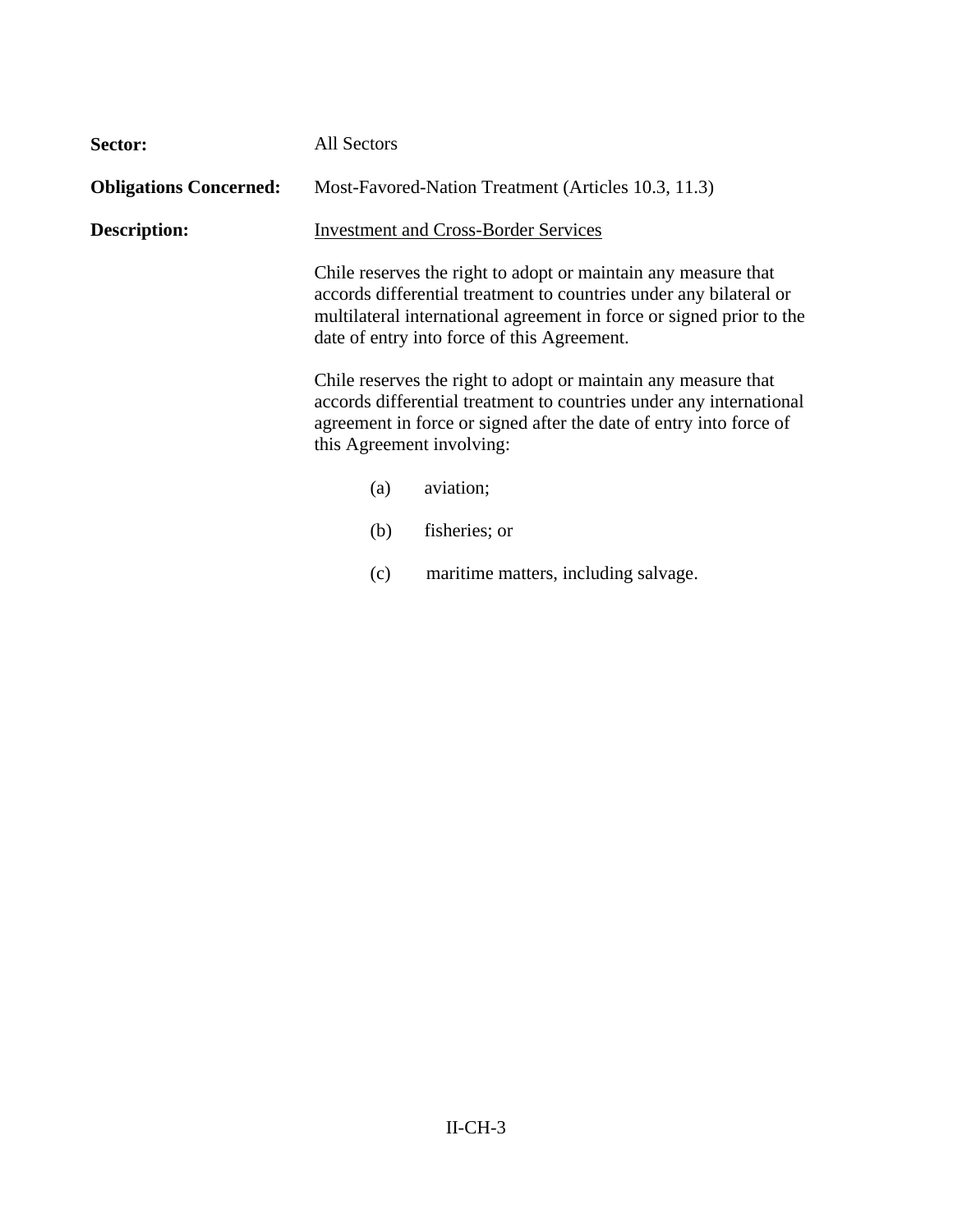| Sector:                       | Communications<br>One-way satellite broadcasting of digital telecommunication<br>services, whether these involve direct home television<br>broadcasting, direct broadcasting of television services, or direct<br>audio broadcasting, and supplementary telecommunication<br>services.                                                                                                             |  |
|-------------------------------|----------------------------------------------------------------------------------------------------------------------------------------------------------------------------------------------------------------------------------------------------------------------------------------------------------------------------------------------------------------------------------------------------|--|
| <b>Obligations Concerned:</b> | National Treatment (Article 11.2)<br>Most-Favored-Nation Treatment (Article 11.3)<br>Local Presence (Article 11.5)                                                                                                                                                                                                                                                                                 |  |
| <b>Description:</b>           | <b>Cross-Border Services</b><br>Chile reserves the right to adopt or maintain any measure related to<br>cross-border trade in one-way satellite broadcasting of digital<br>telecommunication services, whether these involve direct home<br>television broadcasting, direct broadcasting of television services,<br>or direct audio broadcasting, and supplementary<br>telecommunication services. |  |
| <b>Existing Measure:</b>      | Ley 18.168, Diario Oficial, octubre 2, 1982, Ley General de<br><b>Telecomunicaciones</b>                                                                                                                                                                                                                                                                                                           |  |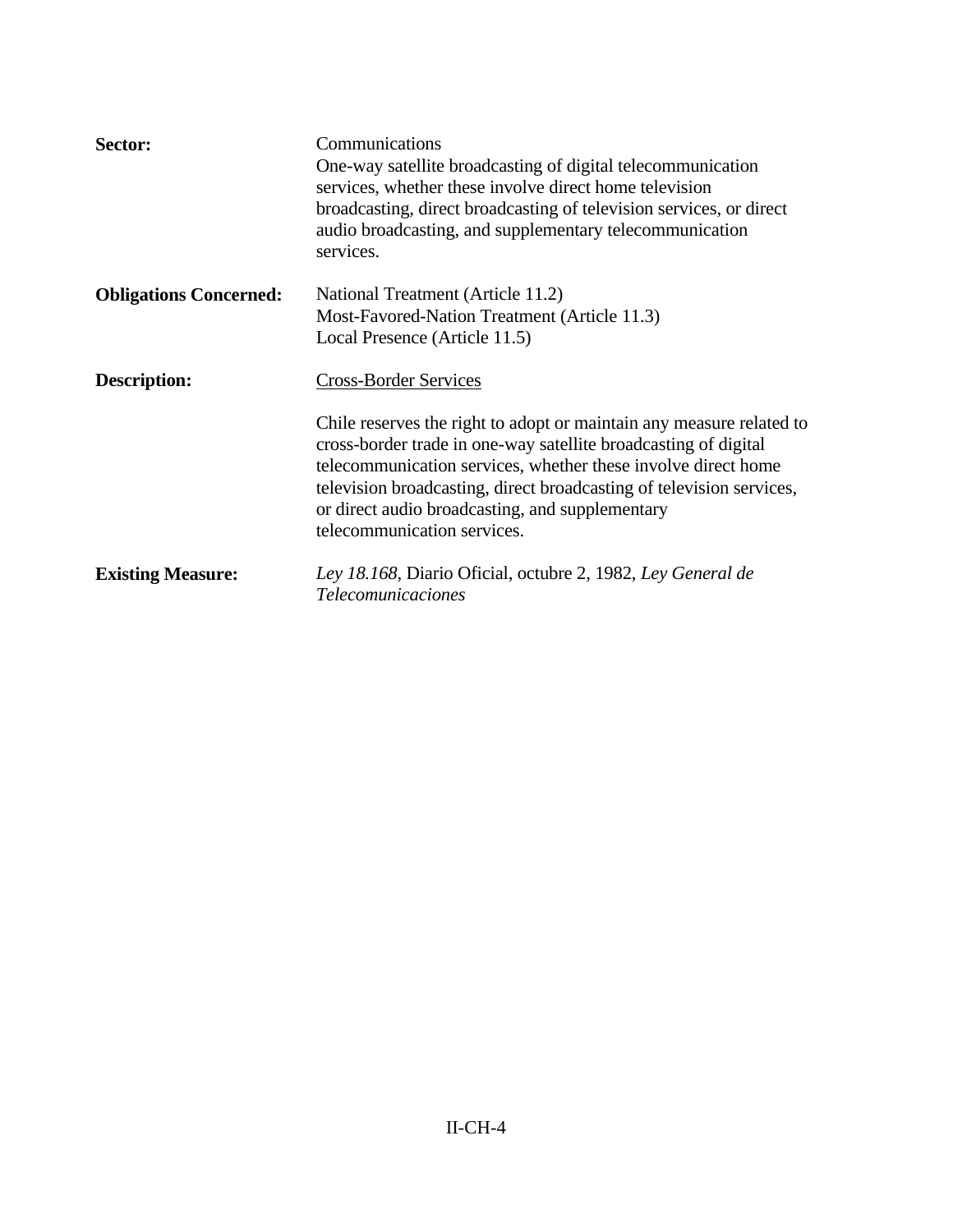| Sector:                       | Communications<br>One-way satellite broadcasting of digital telecommunication<br>services, whether these involve direct home television<br>broadcasting, direct broadcasting of television services, or<br>direct audio broadcasting, and supplementary<br>telecommunication services.                                                                                                                                                 |
|-------------------------------|----------------------------------------------------------------------------------------------------------------------------------------------------------------------------------------------------------------------------------------------------------------------------------------------------------------------------------------------------------------------------------------------------------------------------------------|
| <b>Obligations Concerned:</b> | National Treatment (Article 10.2)<br>Most-Favored-Nation Treatment (Article 10.3)<br>Performance Requirements (Article 10.5)<br>Senior Management and Boards of Directors (Article 10.6)                                                                                                                                                                                                                                               |
| <b>Description:</b>           | Investment<br>Chile reserves the right to adopt or maintain any measure<br>related to the investors or to the investments of investors of the<br>United States in one-way satellite broadcasting of digital<br>telecommunication services, whether these involve direct<br>home television broadcasting, direct broadcasting of television<br>services, or direct audio broadcasting, and supplementary<br>telecommunication services. |
| <b>Existing Measure:</b>      | Ley 18.168, Diario Oficial, octubre 2, 1982, Ley General de<br><b>Telecomunicaciones</b>                                                                                                                                                                                                                                                                                                                                               |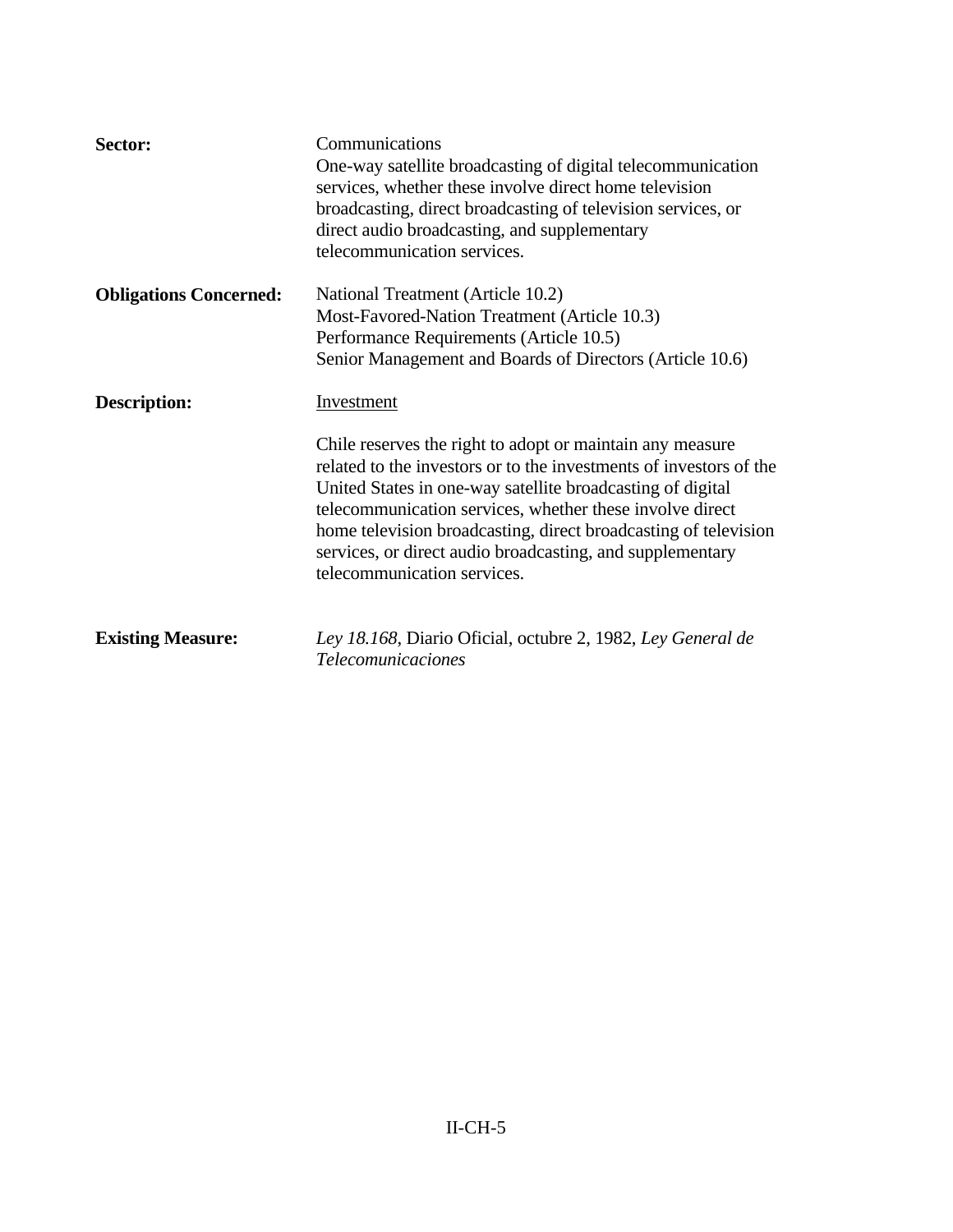| Sector:                       | <b>Issues Involving Minorities</b>                                                                                                                                                                                                      |
|-------------------------------|-----------------------------------------------------------------------------------------------------------------------------------------------------------------------------------------------------------------------------------------|
| <b>Obligations Concerned:</b> | National Treatment (Articles 10.2, 11.2)<br>Most-Favored-Nation Treatment (Articles 10.3, 11.3)<br>Local Presence (Article 11.5)<br>Performance Requirements (Article 10.5)<br>Senior Management and Boards of Directors (Article 10.6) |
| <b>Description:</b>           | <b>Cross-Border Services and Investment</b>                                                                                                                                                                                             |
|                               | Chile reserves the right to adopt or maintain any measure according<br>rights or preferences to socially or economically disadvantaged<br>minorities.                                                                                   |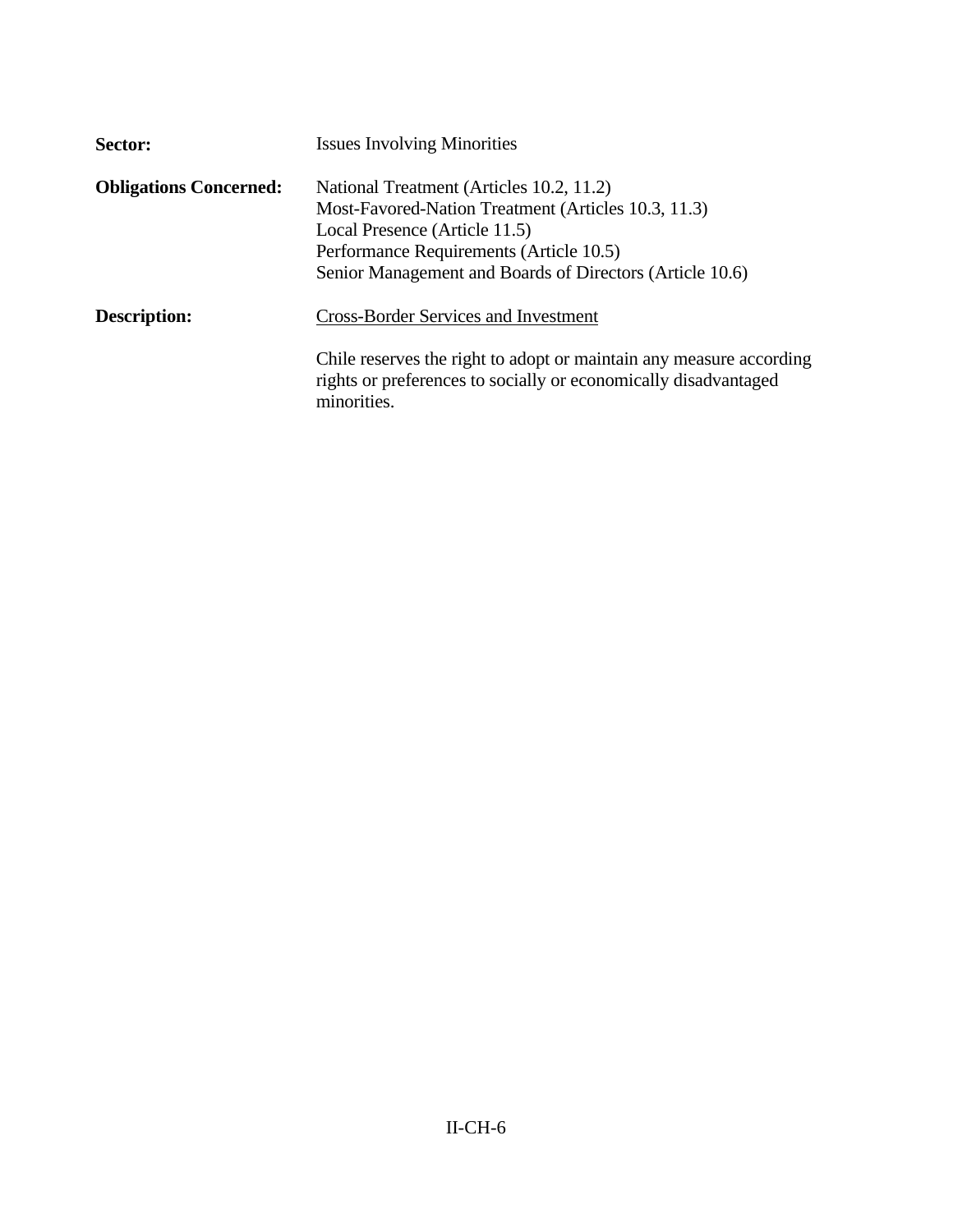| Sector:                       | <b>Issues Involving Indigenous Peoples</b>                                                                                                                                                                                                                                         |
|-------------------------------|------------------------------------------------------------------------------------------------------------------------------------------------------------------------------------------------------------------------------------------------------------------------------------|
| <b>Obligations Concerned:</b> | National Treatment (Articles 10.2, 10.3)<br>Most-Favored-Nation Treatment (Articles 10.3, 11.3)<br>Local Presence (Article 11.5)<br>Performance Requirements (Article 10.5)<br>Senior Management and Boards of Directors (Article 10.5)                                            |
| <b>Description:</b>           | <b>Investment and Cross-Border Services</b><br>Chile reserves the right to adopt or maintain any measure denying<br>investors of the United States and their investments or service<br>providers of the United States any rights or preferences provided<br>to indigenous peoples. |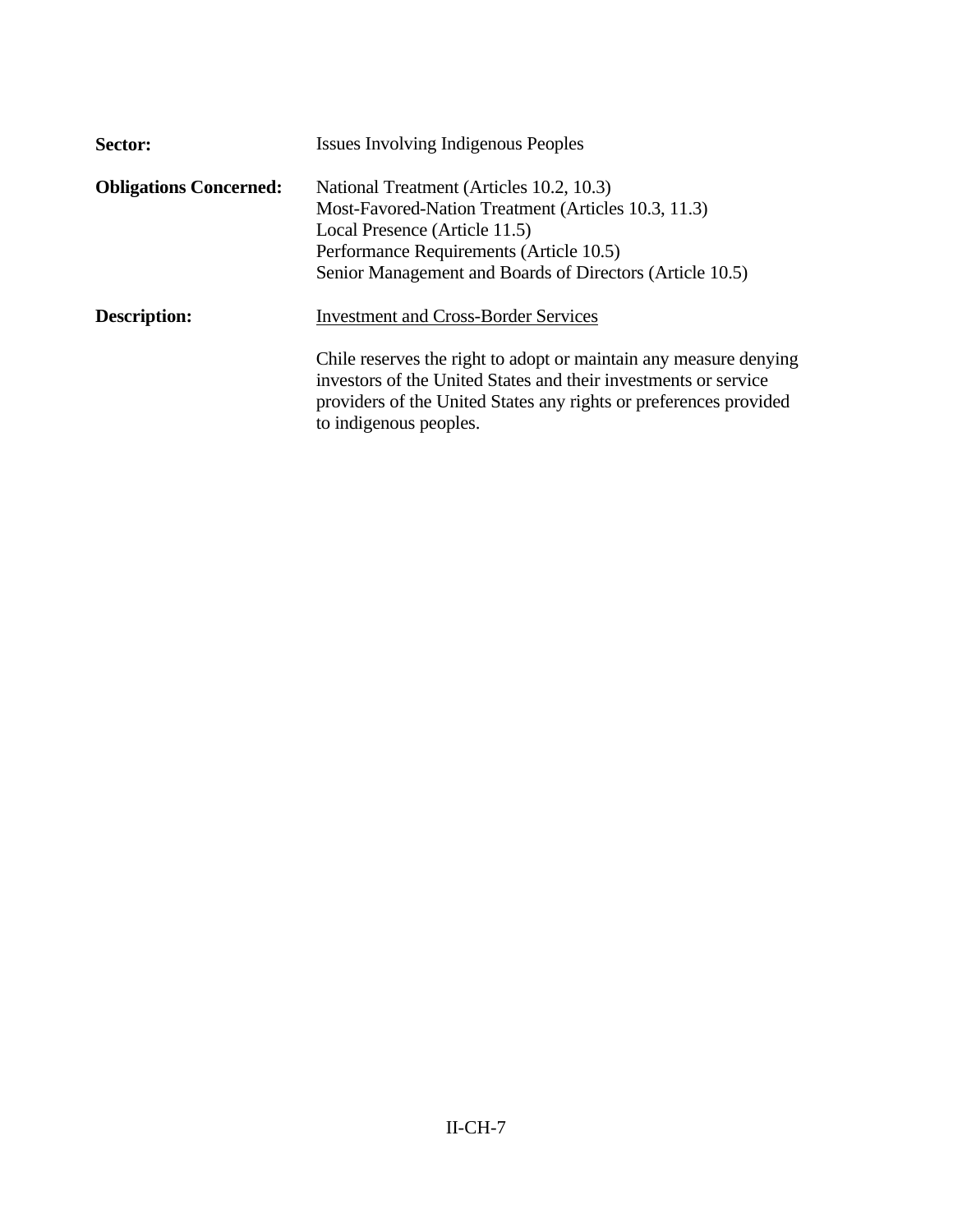| Sector:                       | Education                                                                                                                                                                                                                                                                                                                                                                                                                                                                                                                                                                                              |
|-------------------------------|--------------------------------------------------------------------------------------------------------------------------------------------------------------------------------------------------------------------------------------------------------------------------------------------------------------------------------------------------------------------------------------------------------------------------------------------------------------------------------------------------------------------------------------------------------------------------------------------------------|
| <b>Obligations Concerned:</b> | National Treatment (Article 11.2)<br>Most-Favored-Nation Treatment (Article 11.3)<br>Local Presence (Article 11.5)                                                                                                                                                                                                                                                                                                                                                                                                                                                                                     |
| <b>Description:</b>           | <b>Cross-Border Services</b>                                                                                                                                                                                                                                                                                                                                                                                                                                                                                                                                                                           |
|                               | Chile reserves the right to adopt or maintain any measure<br>relating to natural persons who render educational services,<br>including teachers and auxiliary personnel rendering<br>educational services in elementary education, kindergarten,<br>pre-school, special education, primary and high school<br>education, professional, technical, and university education,<br>including educational establishments of any kind as well as<br>sponsors of educational establishments, schools, lyceums,<br>academies, training centers, professional and technical<br>institutes, and/or universities. |
|                               | This reservation does not apply to the provision of services<br>related to second-language training, corporate, business, and<br>industrial training and skill upgrading, which includes<br>consulting services relating to technical support, advice,<br>curriculum, and program development in education.                                                                                                                                                                                                                                                                                            |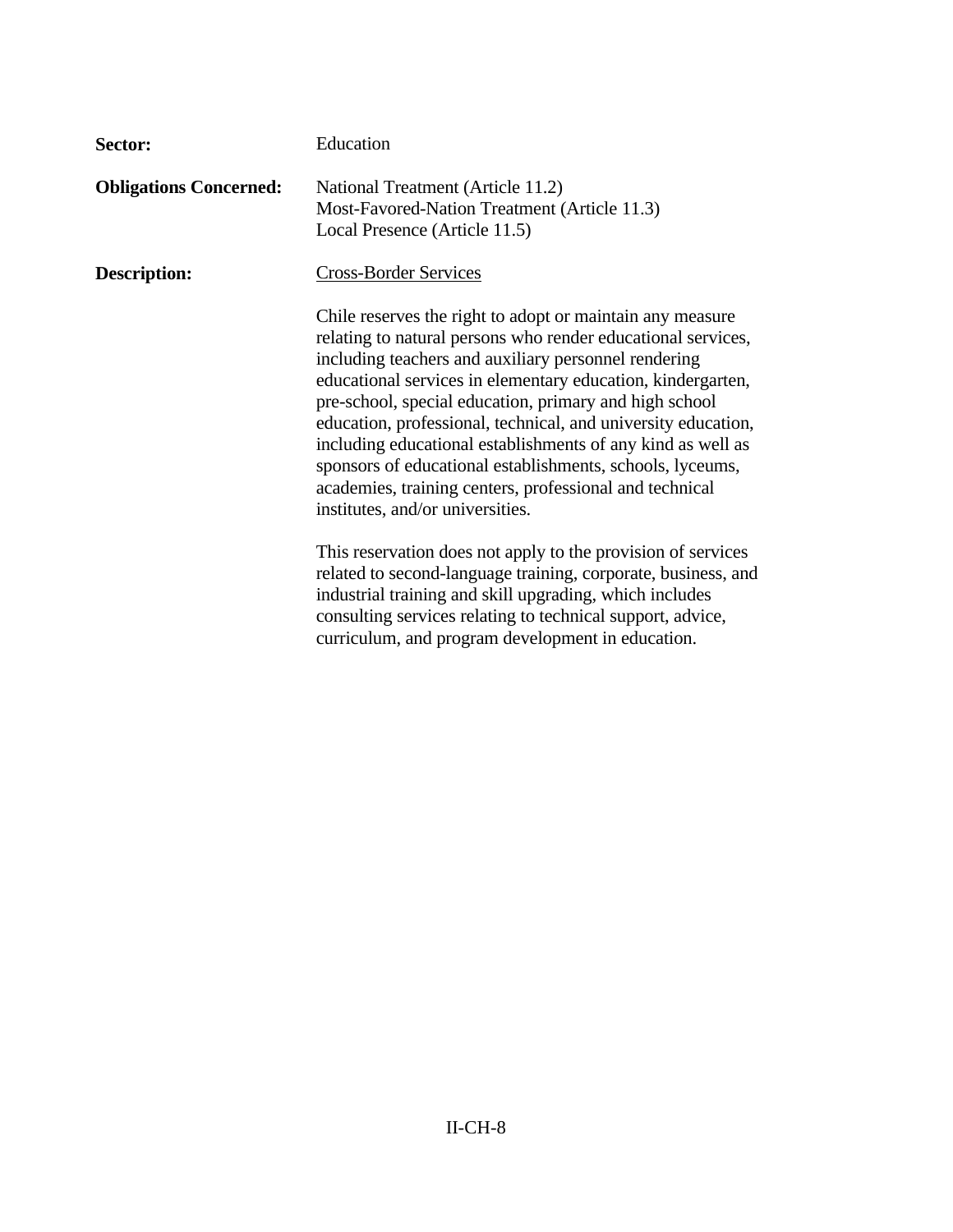| Sector:                       | Government finances                                                                                                                                                                                                                                                                                                                                                                                                                                                                                                 |  |
|-------------------------------|---------------------------------------------------------------------------------------------------------------------------------------------------------------------------------------------------------------------------------------------------------------------------------------------------------------------------------------------------------------------------------------------------------------------------------------------------------------------------------------------------------------------|--|
| <b>Obligations Concerned:</b> | National Treatment (Article 10.2)                                                                                                                                                                                                                                                                                                                                                                                                                                                                                   |  |
| Description:                  | Investment                                                                                                                                                                                                                                                                                                                                                                                                                                                                                                          |  |
|                               | Chile reserves the right to adopt or maintain any measure<br>related to the acquisition, sale, or disposal by United States<br>nationals of bonds, treasury securities, or any other type of debt<br>instruments issued by the Central Bank or the Government of<br>Chile. This non-conforming measure is not intended to affect<br>the rights of U.S. financial institutions (banks) established in<br>Chile to acquire, sell, or dispose of such instruments when<br>required for purposes of regulatory capital. |  |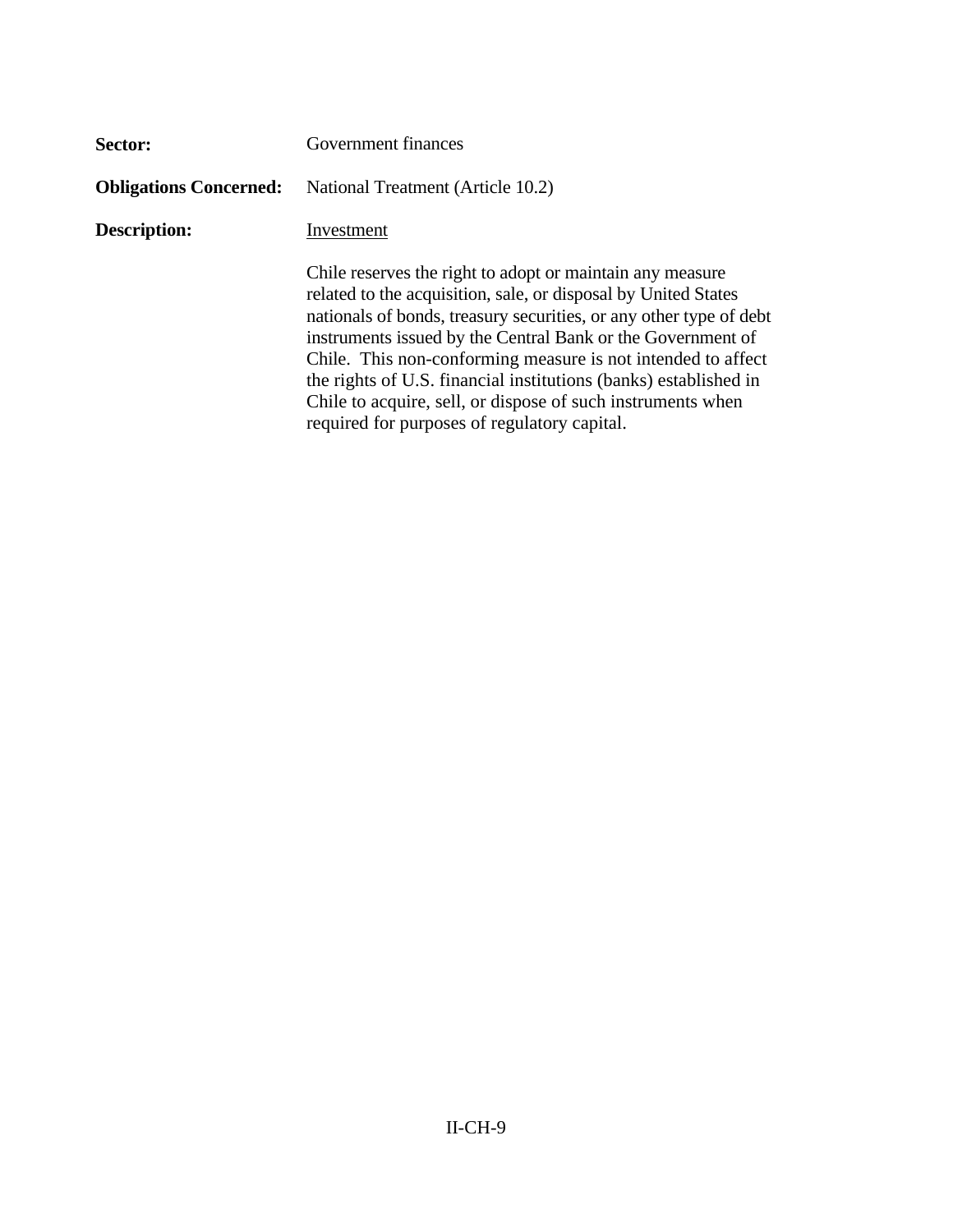| Sector:                       | Fisheries<br><b>Fishing-Related Activities</b>                                                                                                                                                                                                                                                                         |
|-------------------------------|------------------------------------------------------------------------------------------------------------------------------------------------------------------------------------------------------------------------------------------------------------------------------------------------------------------------|
| <b>Obligations Concerned:</b> | National Treatment (Articles 10.2, 11.2)<br>Most-Favored-Nation Treatment (Articles 10.3, 11.3)                                                                                                                                                                                                                        |
| <b>Description:</b>           | <b>Investment and Cross-Border Services</b>                                                                                                                                                                                                                                                                            |
|                               | Chile retains the right to control the activities of foreign fishing,<br>including fish landing, first landing of fish processed at sea, and<br>access to Chilean ports (port privileges).                                                                                                                             |
|                               | Chile reserves the right to control the use of beaches, land adjacent<br>to beaches (terrenos de playas), water-columns (porciones de agua),<br>and sea-bed lots ( <i>fondos marinos</i> ) for the issuance of maritime<br>concessions. For greater certainty, "maritime concessions" does not<br>include aquaculture. |
| <b>Existing Measures:</b>     | Decreto Ley 2.222, Diario Oficial, mayo 31, 1978, Ley de<br>Navegación                                                                                                                                                                                                                                                 |
|                               | Decreto con Fuerza de Ley 340, Diario Oficial, abril 6, 1960, sobre<br>Concesiones Marítimas                                                                                                                                                                                                                           |
|                               | Decreto Supremo 660, Diario Oficial, noviembre 28, 1988,<br>Reglamento de Concesiones Marítimas                                                                                                                                                                                                                        |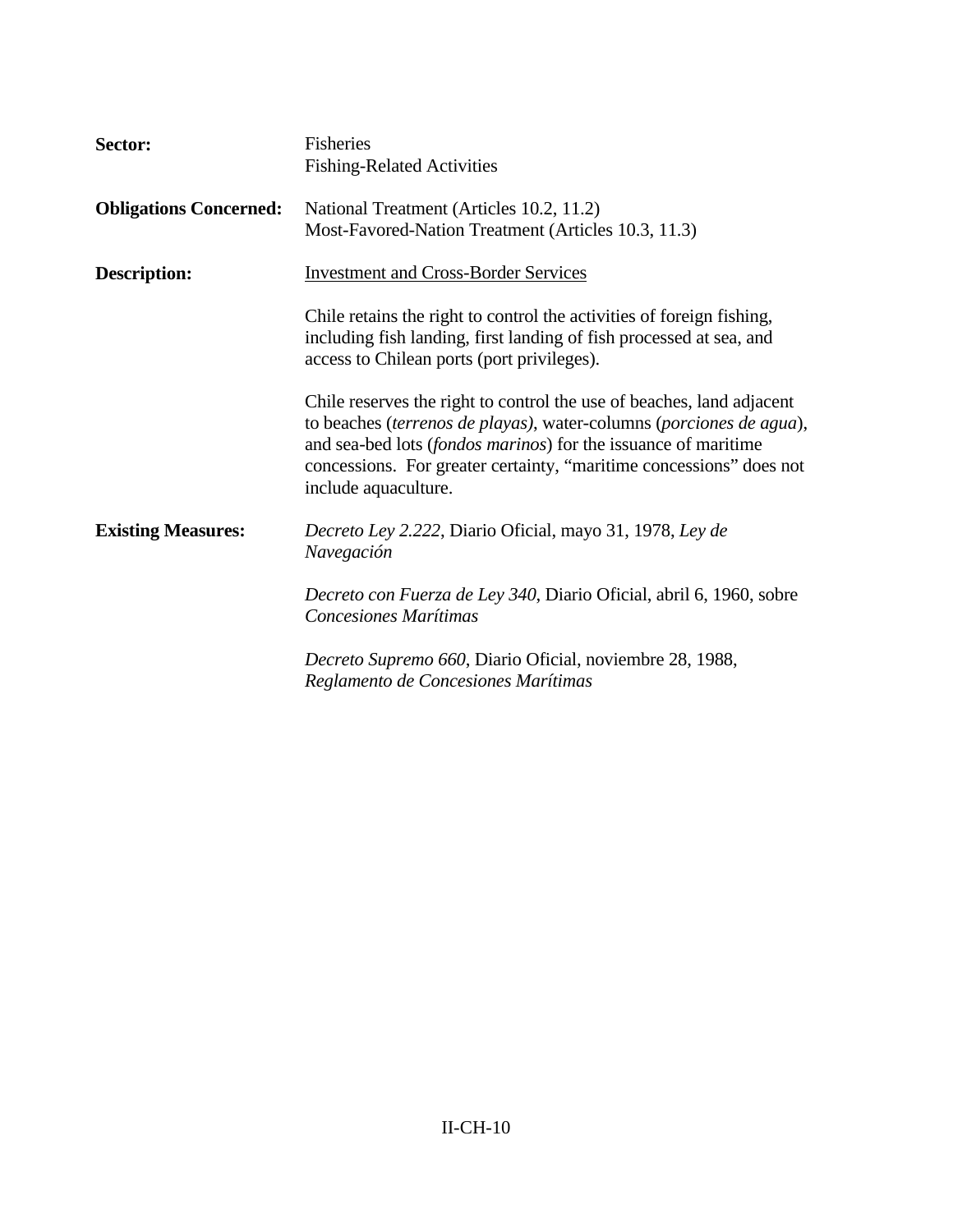| Sector:                       | <b>Cultural Industries</b>                                                                                                                                                                                                                                                                                                                                                                                                                                                                                             |  |
|-------------------------------|------------------------------------------------------------------------------------------------------------------------------------------------------------------------------------------------------------------------------------------------------------------------------------------------------------------------------------------------------------------------------------------------------------------------------------------------------------------------------------------------------------------------|--|
| <b>Obligations Concerned:</b> | Most-Favored-Nation Treatment (Articles 10.3, 11.3)                                                                                                                                                                                                                                                                                                                                                                                                                                                                    |  |
| <b>Description:</b>           | <b>Investment and Cross-Border Services</b><br>Chile reserves the right to adopt or maintain any measure that<br>accords differential treatment to countries under any existing or<br>future bilateral or multilateral international agreement with respect<br>to cultural industries, such as audiovisual cooperation agreements.<br>For greater certainty, government supported subsidy programs for<br>the promotion of cultural activities are not subject to the<br>limitations or obligations of this Agreement. |  |
|                               |                                                                                                                                                                                                                                                                                                                                                                                                                                                                                                                        |  |
|                               | Cultural industries means persons engaged in any of the following<br>activities:                                                                                                                                                                                                                                                                                                                                                                                                                                       |  |
|                               | (a) Publication, distribution, or sale of books, magazines,<br>periodical publications, or printed or electronic newspapers,<br>excluding the printing and typesetting of any of the<br>foregoing;                                                                                                                                                                                                                                                                                                                     |  |
|                               | (b) Production, distribution, sale, or display of recordings of<br>movies or videos;                                                                                                                                                                                                                                                                                                                                                                                                                                   |  |
|                               | (c) Production, distribution, sale, or display of music recordings<br>in audio or video format;                                                                                                                                                                                                                                                                                                                                                                                                                        |  |
|                               | (d) Production, distribution, or sale of printed music scores or<br>scores readable by machines; or                                                                                                                                                                                                                                                                                                                                                                                                                    |  |
|                               | (e) Radiobroadcasts aimed at the public in general, as well as<br>all radio, television and cable television-related activities,<br>satellite programming services, and broadcasting networks.                                                                                                                                                                                                                                                                                                                         |  |
|                               |                                                                                                                                                                                                                                                                                                                                                                                                                                                                                                                        |  |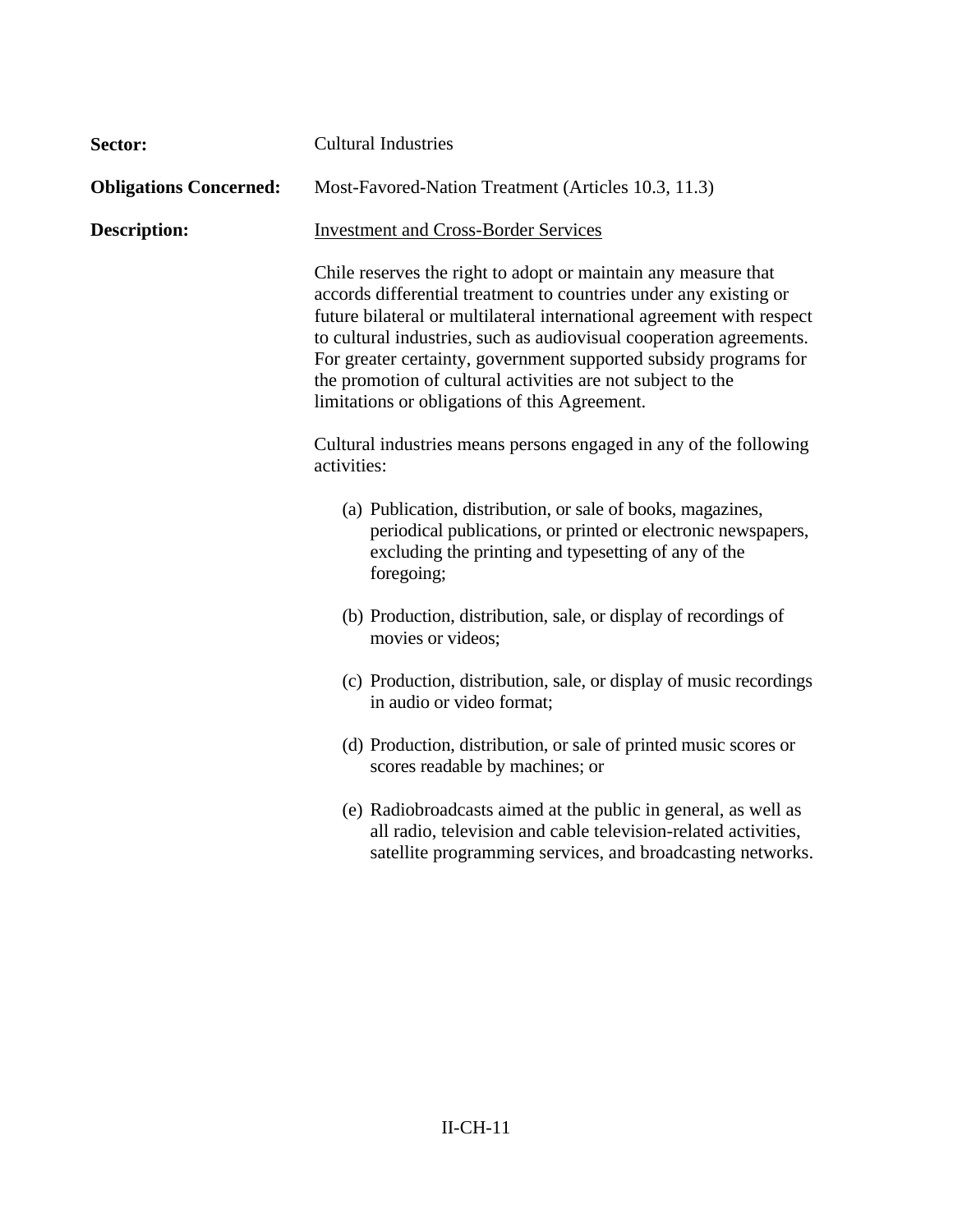| Sector:                       | <b>Social Services</b>                                                                                                                                                                                                                                                                                                                                                                                                                                                                     |
|-------------------------------|--------------------------------------------------------------------------------------------------------------------------------------------------------------------------------------------------------------------------------------------------------------------------------------------------------------------------------------------------------------------------------------------------------------------------------------------------------------------------------------------|
| <b>Obligations Concerned:</b> | National Treatment (Articles 10.2, 11.2)<br>Most-Favored-Nation Treatment (Articles 10.3, 11.3)<br>Local Presence (Article 11.5)<br>Performance Requirements (Article 10.5)<br>Senior Management and Boards of Directors (Article 10.6)                                                                                                                                                                                                                                                    |
| Description:                  | <b>Investment and Cross-Border Services</b><br>Chile reserves the right to adopt or maintain any measure with<br>respect to the provision of public law enforcement and correctional<br>services, and the following services to the extent that they are social<br>services established or maintained for reasons of public interest:<br>income security or insurance, social security or insurance, social<br>welfare, public education, public training, health care, and child<br>care. |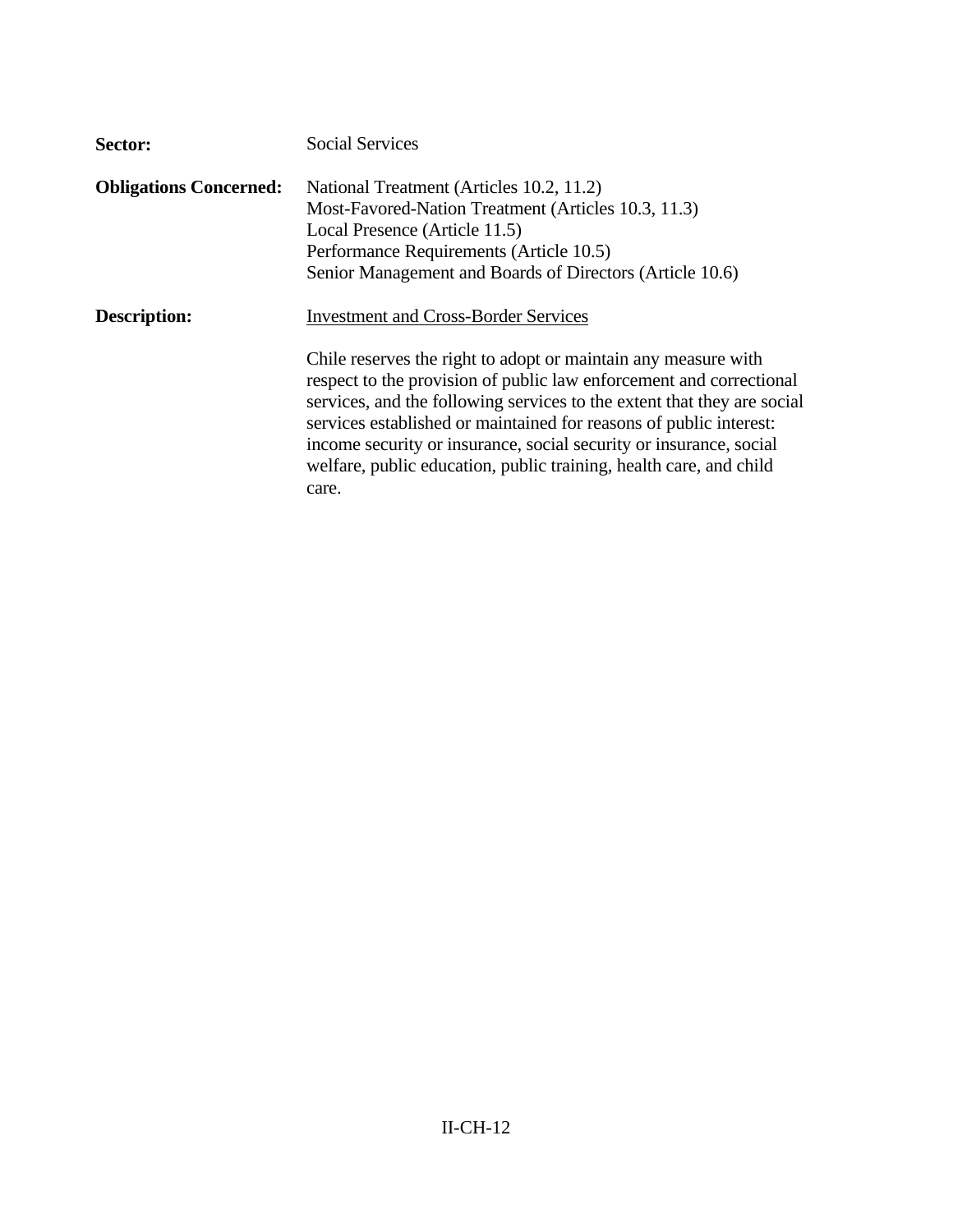| Sector:                       | <b>Environmental Services</b>                                                                                                                                                                                                                                                                                                                                                                                                                           |
|-------------------------------|---------------------------------------------------------------------------------------------------------------------------------------------------------------------------------------------------------------------------------------------------------------------------------------------------------------------------------------------------------------------------------------------------------------------------------------------------------|
| <b>Obligations Concerned:</b> | National Treatment (Article 11.2)<br>Most-Favored-Nation Treatment (Article 11.3)<br>Local Presence (Article 11.5)                                                                                                                                                                                                                                                                                                                                      |
| <b>Description:</b>           | <b>Cross-Border Services</b>                                                                                                                                                                                                                                                                                                                                                                                                                            |
|                               | Chile reserves the right to adopt or maintain any measure imposing<br>the requirement that the production and distribution of drinking<br>water, the collection and disposal of waste water, and sanitation<br>services, such as sewage systems, waste disposal, and waste water<br>treatment may only be provided by juridical persons incorporated<br>under Chilean law or created in accordance with the requirements<br>established by Chilean law. |
|                               | This reservation shall not apply to consultancy services retained by<br>said juridical persons.                                                                                                                                                                                                                                                                                                                                                         |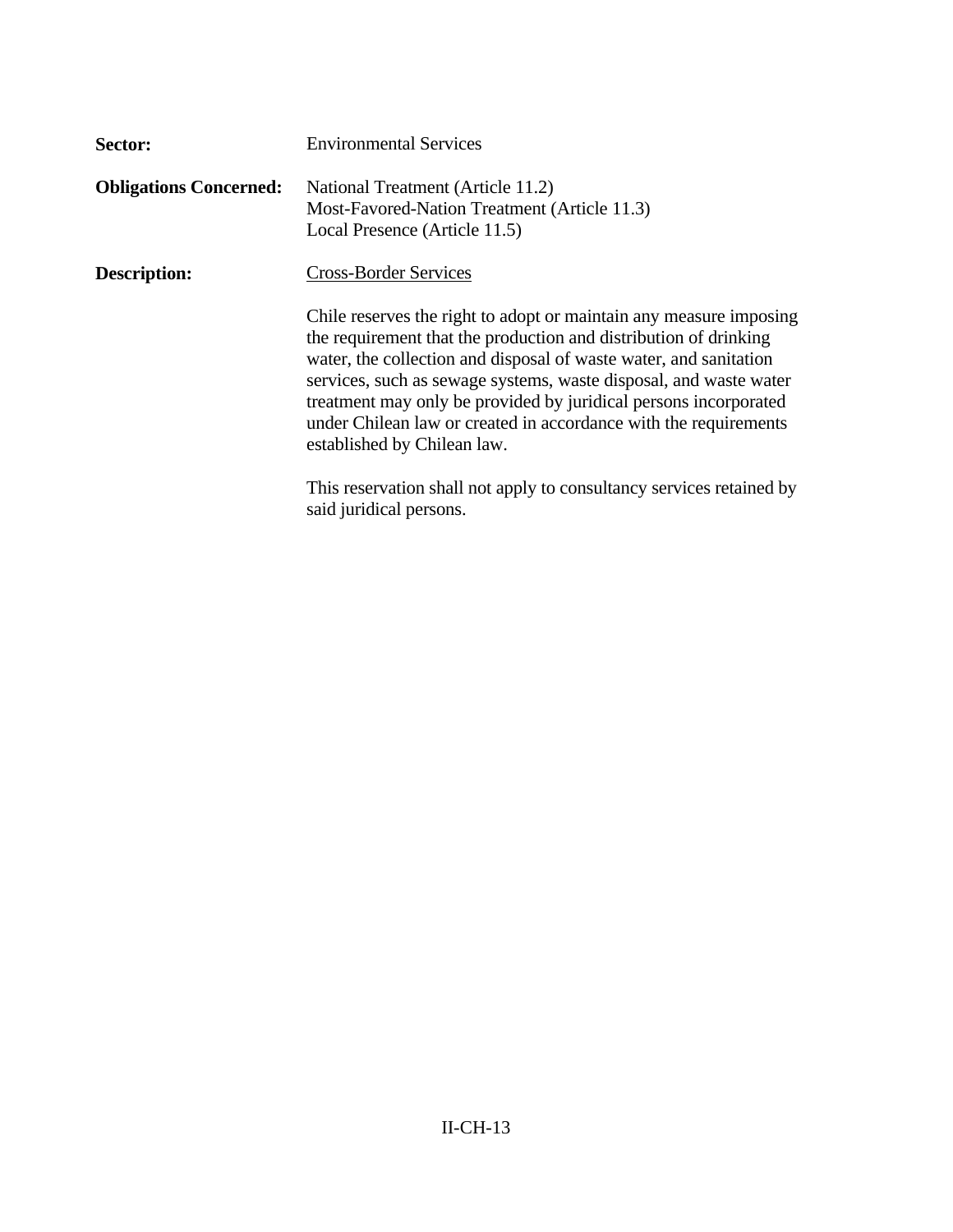| Sector:                       | <b>Construction Services</b>                                                                                                                                                                                                                                                                                                                                                                                   |
|-------------------------------|----------------------------------------------------------------------------------------------------------------------------------------------------------------------------------------------------------------------------------------------------------------------------------------------------------------------------------------------------------------------------------------------------------------|
| <b>Obligations Concerned:</b> | National Treatment (Article 11.2)<br>Local Presence (Article 11.5)                                                                                                                                                                                                                                                                                                                                             |
| <b>Description:</b>           | <b>Cross-Border Services</b>                                                                                                                                                                                                                                                                                                                                                                                   |
|                               | Chile reserves the right to adopt or maintain any measure with<br>respect to the provision of construction services rendered by foreign<br>juridical persons or legal entities imposing requirements of<br>residence, registration, and/or any other form of local presence, or<br>imposing the obligation of giving financial security for work as a<br>condition for the provision of construction services. |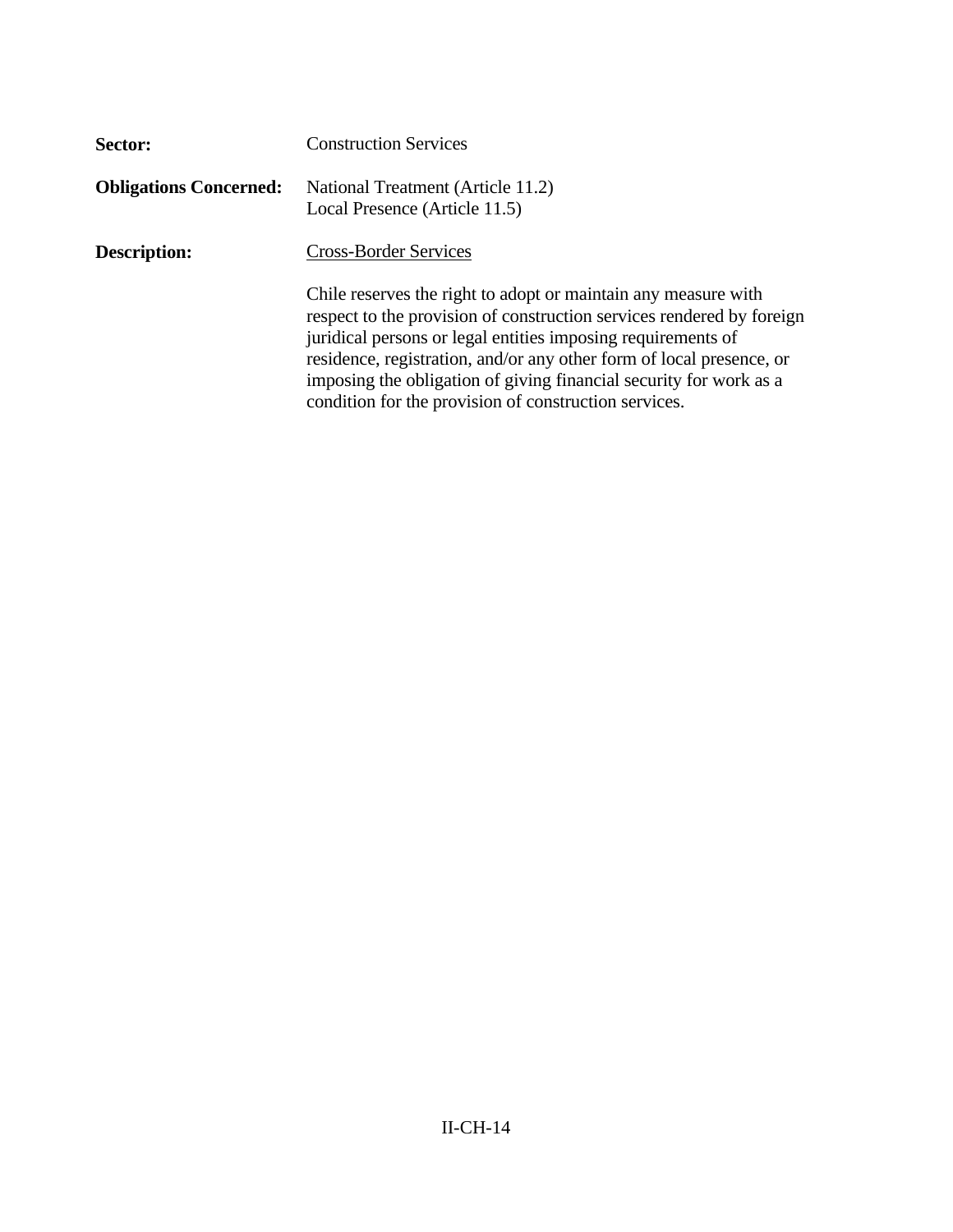| <b>Sector</b>                          | All Sectors                                                                                                                                                                                                                                                                                                                                                                                                                                                                                                                                                                                                                      |  |
|----------------------------------------|----------------------------------------------------------------------------------------------------------------------------------------------------------------------------------------------------------------------------------------------------------------------------------------------------------------------------------------------------------------------------------------------------------------------------------------------------------------------------------------------------------------------------------------------------------------------------------------------------------------------------------|--|
| <b>Obligations</b><br><b>Concerned</b> | Market Access (Article 11.4)                                                                                                                                                                                                                                                                                                                                                                                                                                                                                                                                                                                                     |  |
| <b>Description</b>                     | <b>Investment and Cross-Border Services</b>                                                                                                                                                                                                                                                                                                                                                                                                                                                                                                                                                                                      |  |
|                                        | Chile reserves the right to adopt or maintain any measure relating<br>to article 11.4, except for the following sectors and sub-sectors<br>subject to the limitations and conditions listed below:                                                                                                                                                                                                                                                                                                                                                                                                                               |  |
|                                        | <i>Legal services</i> : For (a) and (c): None, except in the case of<br>receivers in bankruptcy (síndicos de quiebra) who must be duly<br>authorized by the Minister of Justice, and they can only work in<br>the place where they reside. For (b): None. For (d): No<br>commitments, except as indicated in Labor Code restriction;                                                                                                                                                                                                                                                                                             |  |
|                                        | Accounting, auditing, and bookkeeping services: For (a) and (c):<br>None, except the external auditors of financial institutions must<br>be inscribed in the Register of External Auditors of the<br>Superintendencia de Bancos e Instituciones Financieras and in<br>the Superintendencia de Valores y Seguros. Only firms legally<br>incorporated in Chile as partnerships (sociedades de personas) or<br>associations (asociaciones), and whose main line of business is<br>auditing services, may be inscribed in the Register. For (b):<br>None. For (d): No commitments, except as indicated in Labor<br>Code restriction; |  |
|                                        | Taxation Services: For (a), (b), and (c): None. For (d): No<br>commitments, except as indicated in Labor Code restriction;                                                                                                                                                                                                                                                                                                                                                                                                                                                                                                       |  |
|                                        | Architectural Services: For (c): None. For (d): No<br>commitments, except as indicated in Labor Code restriction;                                                                                                                                                                                                                                                                                                                                                                                                                                                                                                                |  |
|                                        | <i>Engineering Services:</i> For (c): None. For (d): No commitments,<br>except as indicated in Labor Code restriction.                                                                                                                                                                                                                                                                                                                                                                                                                                                                                                           |  |
|                                        | Veterinary Services: For (a), (b), and (c): None. For (d): No<br>commitments, except as indicated in Labor Code restriction.                                                                                                                                                                                                                                                                                                                                                                                                                                                                                                     |  |
|                                        | Services provided by midwives, nurses, physiotherapists, and<br><i>paramedical personnel</i> : For (a), (b), and (c): None. For (d): No<br>commitments, except as indicated in Labor Code restriction.                                                                                                                                                                                                                                                                                                                                                                                                                           |  |
|                                        | Computer and Related Services: For (a), (b), and (c): None. For<br>(d): No commitments, except as indicated in Labor Code<br>restriction.                                                                                                                                                                                                                                                                                                                                                                                                                                                                                        |  |
| $II$ -CH- $15$                         |                                                                                                                                                                                                                                                                                                                                                                                                                                                                                                                                                                                                                                  |  |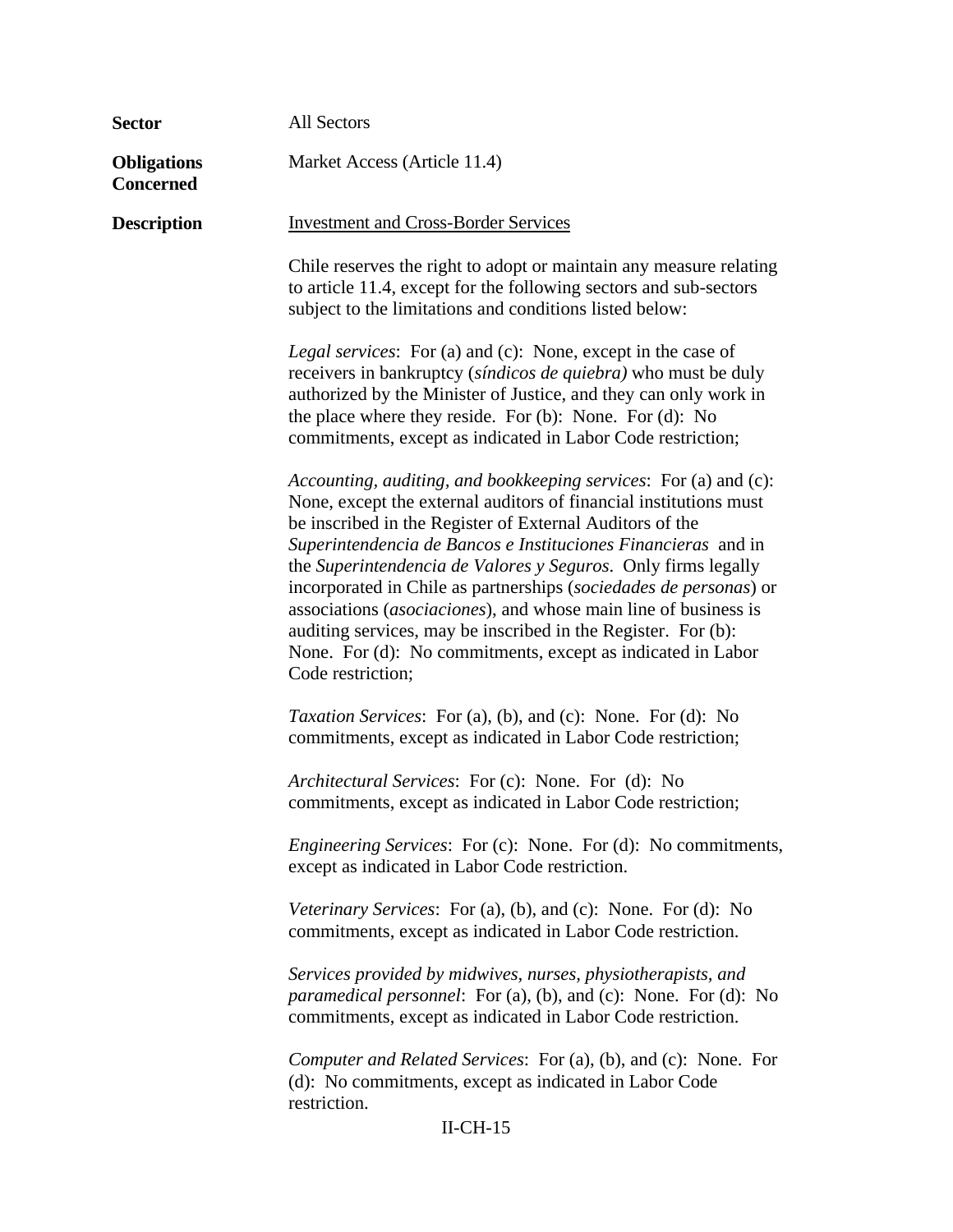*Real Estate Services*: Involving owned or leased property or on a fee or contract basis: For (a), (b), and (c): None. For (d): No commitments, except as indicated in Labor Code restriction.

*Rental/leasing services without crew/operators, related to vessels, aircraft, any other transport equipment, and other machinery and equipment*: For (a), (b), and (c): None. For (d): No commitments, except as indicated in Labor Code restriction.

*Advertising services, market research and public opinion polling services, management consulting services, services related to management consulting, technical testing, and analysis services*: For (a), (b), and (c): None. For (d): No commitments, except as indicated in Labor Code restriction.

*Services related to agriculture, hunting, and forestry*: For (a), (b), and (c): None. For (d): No commitments, except as indicated in Labor Code restriction

*Services related to mining, placement and supply services of personnel, investigation, and security services*: For (a), (b), and (c): None. For (d): No commitments, except as indicated in Labor Code restriction.

*Maintenance and repair of equipment (not including vessels, aircraft, or other transport equipment), building-cleaning services, photographic services, packing services, and convention services*: For (a), (b), and (c): None. For (d): No commitments, except as indicated in Labor Code restriction.

*Printing and publishing services*: For (a), (b), and (c): None. For (d): No commitments, except as indicated in Labor Code restriction.

*National or international long-distance telecommunications services*: For (a), (b), (c), and (d): Chile reserves the right to adopt or maintain any measure that is not inconsistent with Chile's obligations under Article XVI of GATS.

*Local basic telecommunication services and networks, intermediate telecommunications services, supplementary telecommunications services, and limited telecommunications services*: For (a), (b), and (c): a concession granted by means of a *Decreto Supremo* issued by the *Ministerio de Transportes y Telecomunicaciones* shall be required for the installation,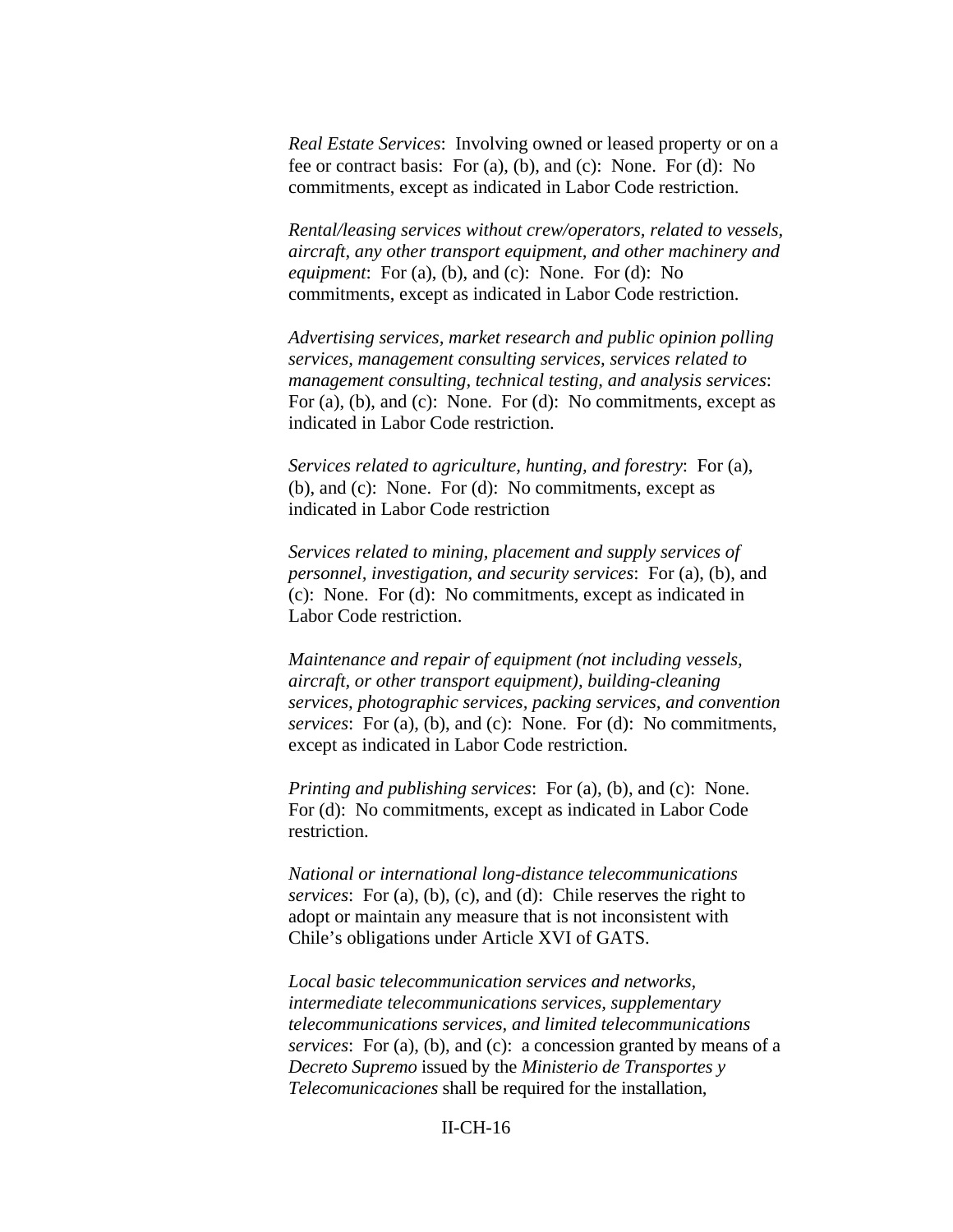operation, and exploitation of public and intermediary telecommunications services in Chilean territory. Only juridical persons organized under the Chilean law shall be eligible for such concessions.

An official decision issued by the *Subsecretaría de Telecomunicaciones* shall be required to render Supplementary Telecommunications Services, consisting of additional services provided by hooking up equipment to public networks. Said decision refers to compliance with the technical standards established by the *Subsecretaría de Telecomunicaciones* and nonalteration of the essential technical features of networks or of the permissible technological or basic service modalities provided through them.

A permit issued by the *Subsecretaría de Telecomunicaciones*  shall be required for the installation, operation, and development of limited telecommunications services.

International traffic shall be routed through the installations of a company holding a concession granted by the *Ministerio de Transporte y Telecomunicaciones*.

For (d): No commitments, except as indicated in Labor Code restriction.

*Commission agents services, wholesale trade services, retailing services, franchising, and other distribution*: For (a), (b), and (c): None. For (d): No commitments, except as indicated in Labor Code restriction.

*Hotels and restaurants (including catering), travel agencies and tour operators services, and tourist guide services*: For (a), (b), and (c): None. For (d): No commitments, except as indicated in Labor Code restriction.

*Entertainment services (including theater, live bands, and circuit services), news agencies services, libraries, archives, museums, and other cultural services*: For (a), (b), and (c): None. For (d): No commitments, except as indicated in Labor Code restriction.

*Sporting and other recreational services*: For (a), (b), and (c): None, except that a specific type of legal entity may be required for sporting organizations that develop professional activities. In addition, (1) it is not permitted to participate with more than one team in the same category of a sport competition; (2) specific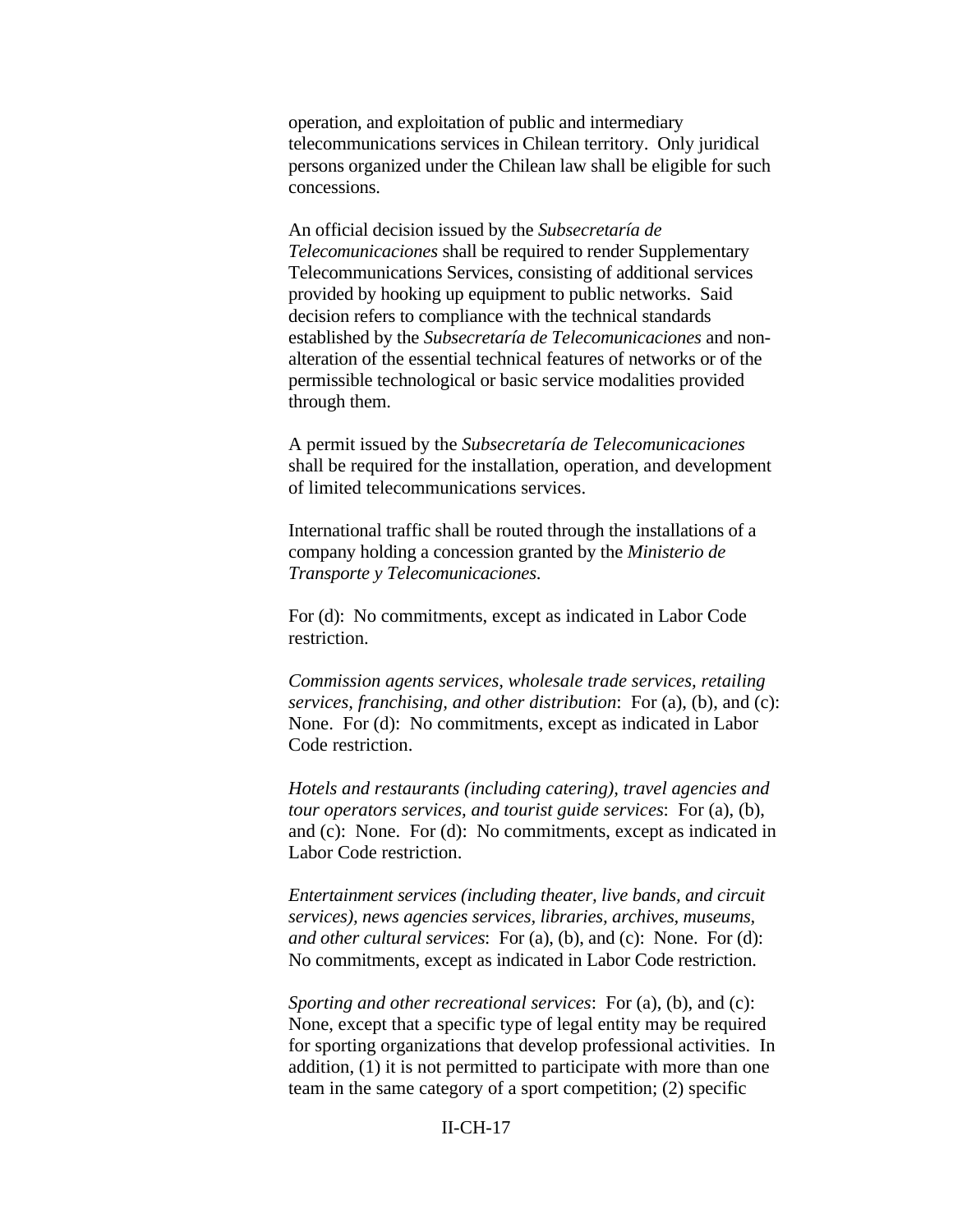regulations may be established on equity ownership in sporting companies; and (3) minimal capital requirements may be imposed. For (d): No commitments, except as indicated in Labor Code restriction.

*Road Transport: Freight transportation, rental of commercial vehicles with operator; maintenance and repair of road transport equipment; supporting services for road transport services*: For  $(a)$ ,  $(b)$ , and  $(c)$ : None. For  $(d)$ : No commitments, except as indicated in Labor Code restriction.

*Services auxiliary to all transport*: cargo handling services; storage and warehouse services; freight transport agency services: For (a), (b), and (c): None. For (d): No commitments, except as indicated in Labor Code restriction.

*Pipeline Transport: Transportation of fuels and other goods*: For (a), (b), and (c): None, except that the service has to be supplied by juridical persons established under Chilean law and the supply of the service may be subject to a concession on a national treatment basis. For (d): No commitments, except as indicated in Labor Code restriction.

*Aircraft repair and maintenance services*: For (a): No commitments. For (b) and (c): None. For (d): No commitments, except as indicated in Labor Code restriction;

Chile will set out in this Annex, within one year of the date of entry into force of this Agreement, any existing non-conforming measure that it maintains with respect to energy-related services (services incidental to energy distribution, exploration and development, and energy marketing services) and adult education (educational services related to second-language training, corporate, business, and industrial training and skill upgrading, which includes consulting services relating to technical support, advice, curriculum, and program development in education).

**Consultation Clause**: Either Party shall have the right to raise issues regarding coverage of Annex II on Article 11.4.

For purpose of this non-conforming measure:

1. (a) refers to the supply of a service from the territory of one Party into the territory of the other Party;

2. (b) refers to the supply of a service in the territory of a Party by